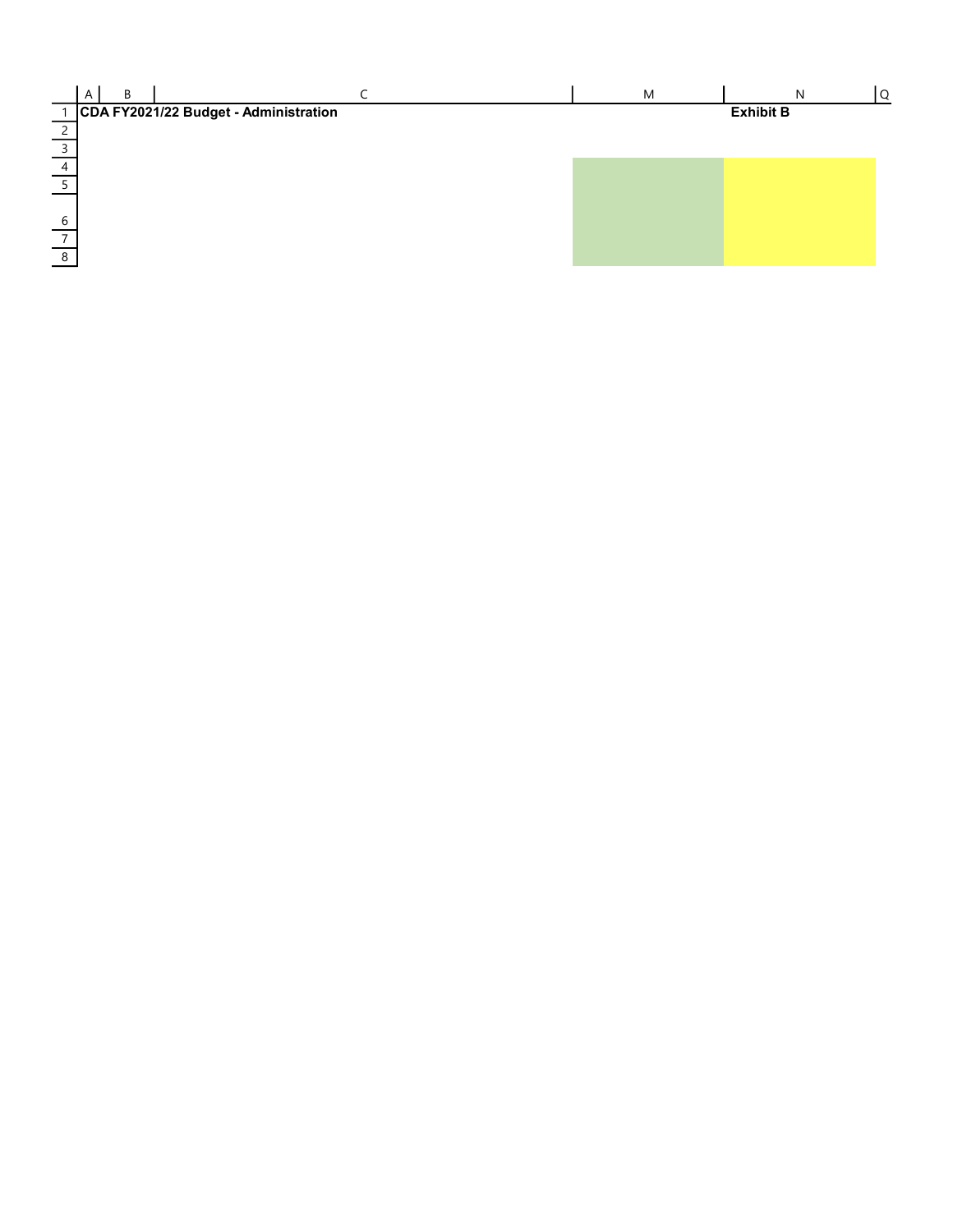|                      | B<br>A                    | C                                                 | M                     | $\mathsf Q$<br>N      |
|----------------------|---------------------------|---------------------------------------------------|-----------------------|-----------------------|
| $\mathbf{1}$         |                           | CDA FY2021/22 Budget - Administration             |                       | <b>Exhibit B</b>      |
| $\sqrt{2}$           |                           |                                                   |                       |                       |
| 3                    |                           |                                                   |                       |                       |
| 4                    |                           |                                                   |                       |                       |
| 5                    |                           | DRAFT                                             | FY2020/21             | FY2021/22             |
|                      |                           |                                                   | <b>Adopted Budget</b> | <b>Adopted Budget</b> |
| 6                    |                           |                                                   |                       |                       |
| $\overline{7}$       |                           |                                                   | 35,200 AF             | 35,200 AF             |
| 8<br>$\overline{77}$ | <b>Benefits</b>           |                                                   |                       |                       |
|                      | 6200                      | Auto Allowance                                    | 7,000                 | 7,000                 |
| 78<br>79             | 6210                      | Payroll Tax - Employer's Portion of FICA Medicare | 10,978                | 9,807                 |
| 80                   | 6211                      | Payroll Tax - State Other/SUI                     | 1,260                 | 1,176                 |
| 81                   | 6212                      | Payroll Tax Federal Other/FUTA                    | 1,260                 |                       |
| 82                   | 6220                      | Insurance Costs - Health and Accidental           | 74,252                | 81,452                |
| 83                   | 6222                      | Insurance - Life to \$50K                         | 480                   | 480                   |
| 84                   | 6223                      | Insurance - Life > \$50K                          | 2,044                 | 2,044                 |
| 85                   | 6225                      | Workers' Compensation Insurance Premium           | 5,000                 | 5,000                 |
| 86                   | 6227                      | Retirement Benefits Paid by Employer              | 110,517               | 136,054               |
| 87                   | <b>Total Benefits</b>     |                                                   | \$<br>212,791         | \$<br>243,013         |
| 92                   | <b>Administration Exp</b> |                                                   |                       |                       |
| 93                   | 6700                      | Office Supplies - General                         | 6,000                 | 7,000                 |
| 94                   | 6705                      | Printing/Copying                                  | 3,000                 | 3,000                 |
| 95                   | 6706                      | Office Equipment Lease                            | 3,700                 | 5,700                 |
| 96                   | 6707                      | <b>Computer Equipment</b>                         | 5,000                 | 5,000                 |
| 97                   | 6708                      | <b>IT Support</b>                                 | 15,000                | 15,000                |
| 98                   | 6710                      | Postage and Delivery Charges                      | 2,000                 | 2,000                 |
| 99                   | 6715                      | Computer S/W Subscrp and Lic Fees                 | 29,000                | 40,615                |
| 110                  | 6720                      | <b>Meeting Expenses</b>                           | 1,000                 | 1,000                 |
| 111                  | 6721                      | Mileage Reimbursement                             | 1,700                 | 1,700                 |
| 112                  | 6725                      | Registration Fees (Training)                      | 6,000                 | 6,000                 |
| 113                  | 6726                      | <b>Travel Costs</b>                               | 3,600                 | 3,600                 |
| 114                  | 6730                      | Professional Membership - Employees               | 2,600                 | 2,600                 |
| 115                  | 6731                      | Professional Membership - Agency Wide             | 20,000                | 20,000                |
| 116                  | 6735                      | Subscriptions and Publications                    | 500                   | 500                   |
| 117                  | 6736                      | <b>Advertising - Public Postings</b>              | 1,300                 | 1,300                 |
| 118                  | 6741                      | Main Office Lease                                 | 35,000                | 35,000                |
| 120                  | 6780                      | Insurance - Liability                             | 10,000                | 16,000                |
| 121                  | 6781                      | Insurance - Casualty and Property                 | 150,000               | 150,000               |
|                      | 123 Total Admin Exp       |                                                   | \$<br>295,400         | \$<br>316,015         |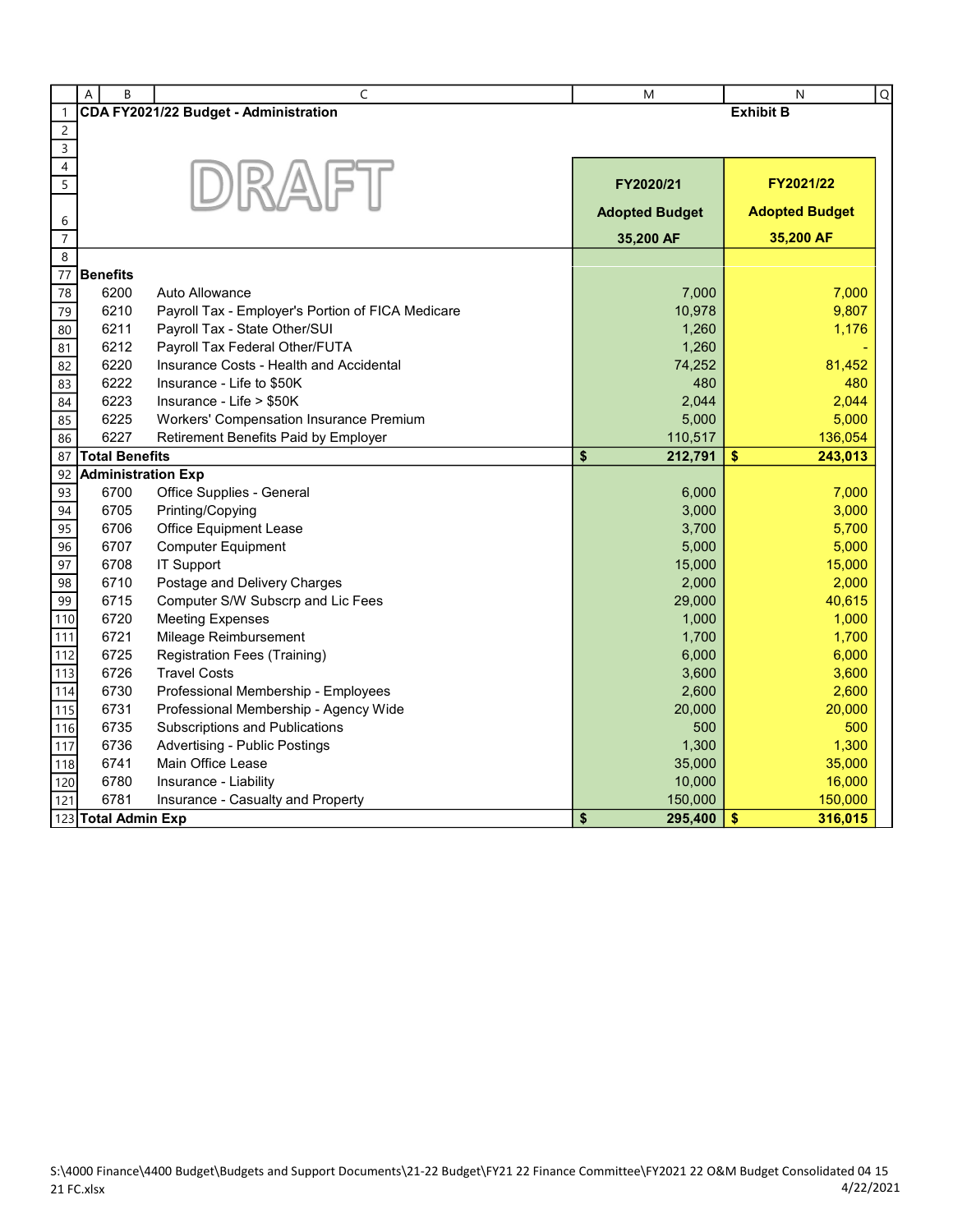|                | B<br>A                | C                                     |                  | M                     |          | ${\sf Q}$<br>N        |  |
|----------------|-----------------------|---------------------------------------|------------------|-----------------------|----------|-----------------------|--|
|                |                       | CDA FY2021/22 Budget - Administration | <b>Exhibit B</b> |                       |          |                       |  |
| $\overline{2}$ |                       |                                       |                  |                       |          |                       |  |
| $\mathsf 3$    |                       |                                       |                  |                       |          |                       |  |
| 4              |                       |                                       |                  |                       |          |                       |  |
| 5              |                       |                                       |                  | FY2020/21             |          | FY2021/22             |  |
| 6              |                       |                                       |                  | <b>Adopted Budget</b> |          | <b>Adopted Budget</b> |  |
| $\overline{7}$ |                       |                                       |                  | 35,200 AF             |          | 35,200 AF             |  |
| 8              |                       |                                       |                  |                       |          |                       |  |
|                | 124 Professional Fees |                                       |                  |                       |          |                       |  |
| 125            | 7100                  | <b>External Audit Expense</b>         |                  | 16,180                |          | 16,510                |  |
| 126            | 7110                  | Legal Expenses - General              |                  | 150,000               |          | 150,000               |  |
| 127            |                       | <b>Total Professional Fees</b>        | \$               | 166,180               | \$       | 166,510               |  |
|                | 128 Finance           |                                       |                  |                       |          |                       |  |
| 129            | 7200                  | <b>Bond Interest Expenses</b>         |                  | 2,183,014             |          | 2,044,014             |  |
| 131            | 7210                  | <b>Bond Admin Fees</b>                |                  | 4,600                 |          | 4,675                 |  |
| 132            | 7211                  | <b>Financial Services</b>             |                  | 6,650                 |          | 6,650                 |  |
| 133            | 7221                  | <b>Bank Service Charges</b>           |                  | 2,700                 |          | 2,700                 |  |
|                | 138 Total Finance     |                                       | \$               | 2,196,964             | \$       | 2,058,039             |  |
|                |                       | 142 Total Administration & General    | \$               | 3,655,845             | \$       | 3,488,874             |  |
|                | 143 Total Expenses    |                                       | \$               | 3,713,665             | <b>S</b> | 3,549,274             |  |
| 144            |                       |                                       |                  |                       |          |                       |  |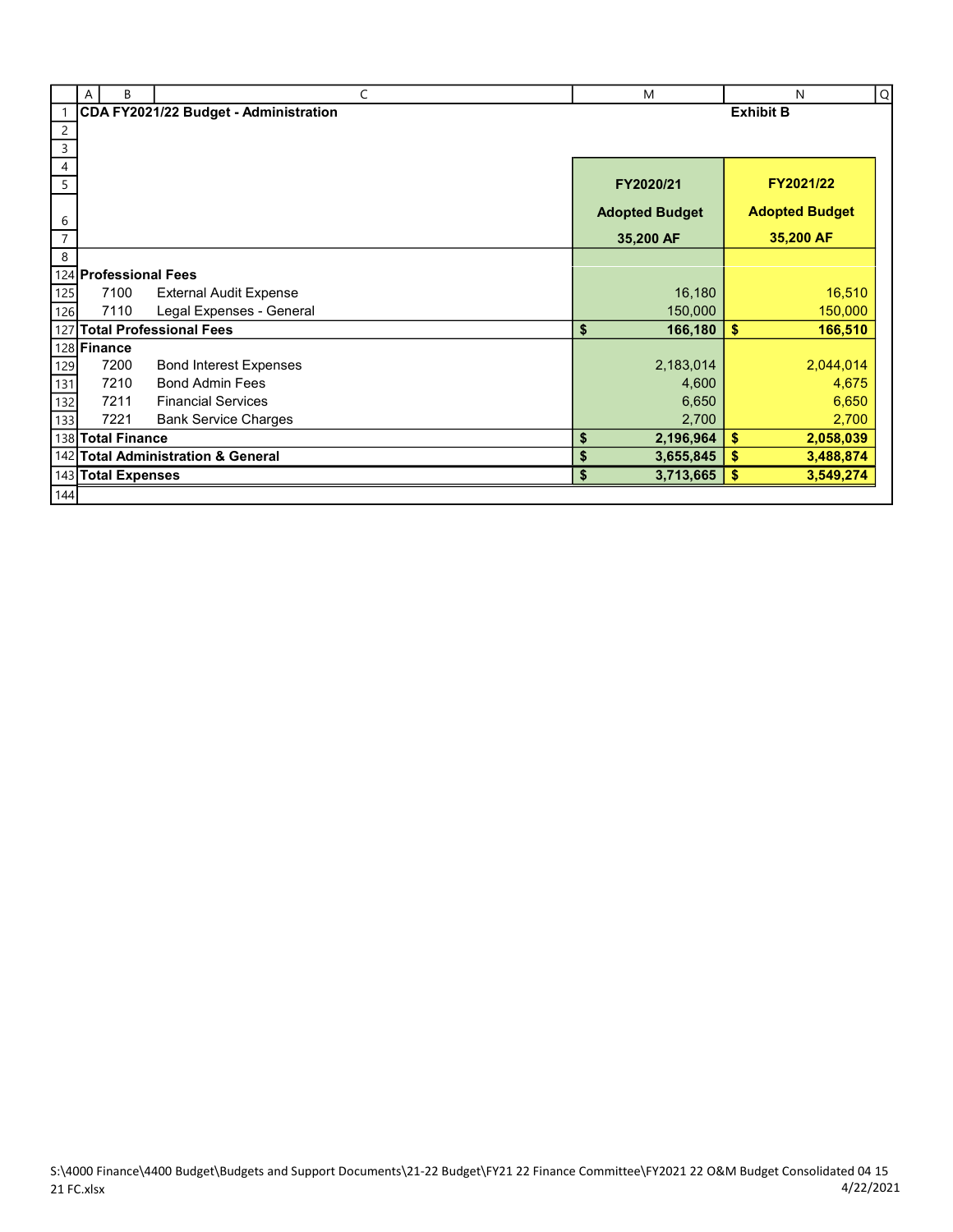|                 | B<br>A                      | C                                                    | K                     |                       | P |  |
|-----------------|-----------------------------|------------------------------------------------------|-----------------------|-----------------------|---|--|
|                 |                             | CDA FY2021/22 Budget - Chino I                       | <b>Exhibit C</b>      |                       |   |  |
| $\overline{c}$  |                             |                                                      |                       |                       |   |  |
| 3               |                             |                                                      |                       |                       |   |  |
| 4               |                             |                                                      |                       |                       |   |  |
| 5               |                             |                                                      | FY2020/21             | FY2021/22             |   |  |
|                 |                             |                                                      | <b>Adopted Budget</b> | <b>Adopted Budget</b> |   |  |
| 6               |                             |                                                      |                       |                       |   |  |
|                 |                             |                                                      | 12,600 AF             | 12,600 AF             |   |  |
| $\overline{7}$  |                             |                                                      |                       |                       |   |  |
| 8               |                             |                                                      |                       |                       |   |  |
| 9               |                             | <b>CHINO I BUDGET SUMMARY</b>                        |                       |                       |   |  |
| 10              | <b>Total Outside Labor</b>  |                                                      | \$<br>1,468,592       | \$<br>1,431,058       |   |  |
| 11              |                             | <b>Total Material &amp; Supplies</b>                 | 410,500               | 409,000               |   |  |
| 12              |                             | <b>Total Professional &amp; Maintenance Services</b> | 1,117,464             | 1,072,500             |   |  |
| 13 <sup>1</sup> | <b>Total Chemicals</b>      |                                                      | 1,181,000             | 1,374,331             |   |  |
| 14              | <b>Total Operating Fees</b> |                                                      | 1,561,897             | 1,501,027             |   |  |
| 15              | <b>Total Utilities</b>      |                                                      | 2,538,200             | 2,887,156             |   |  |
|                 | 16 Total Other Exp          |                                                      | 70,700                | 39,000                |   |  |
| 17              | <b>Total Admin Exp</b>      |                                                      | 6,850                 | 6,850                 |   |  |
| 18              | <b>Total Expenses</b>       |                                                      | 8,355,203<br>\$       | \$<br>8,720,922       |   |  |
| 19              |                             |                                                      |                       |                       |   |  |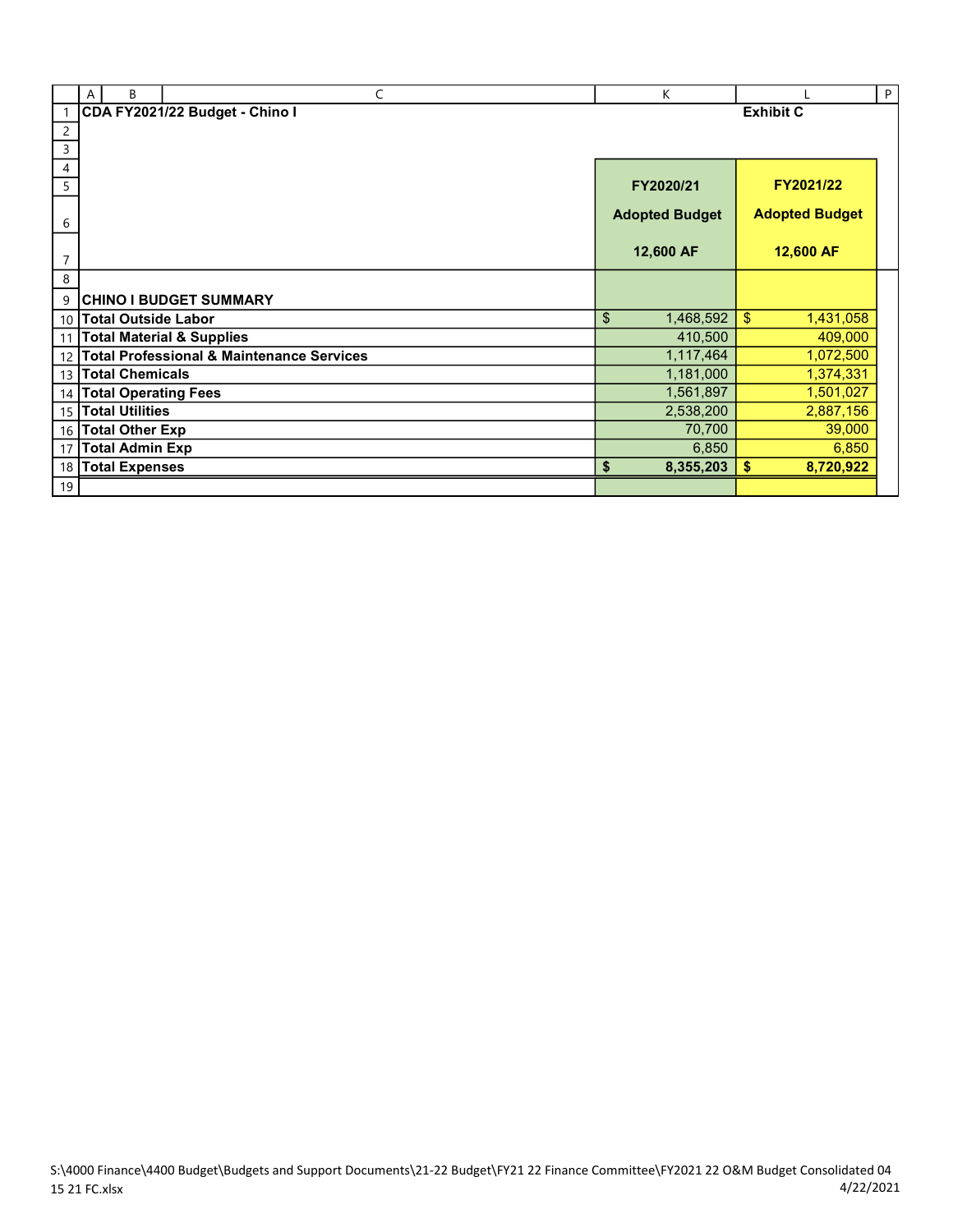|                 | B<br>Α                          | C                                                                                              | K                     |                          | $\sf P$ |
|-----------------|---------------------------------|------------------------------------------------------------------------------------------------|-----------------------|--------------------------|---------|
| $\mathbf{1}$    |                                 | CDA FY2021/22 Budget - Chino I                                                                 |                       | <b>Exhibit C</b>         |         |
| $\sqrt{2}$      |                                 |                                                                                                |                       |                          |         |
| $\overline{3}$  |                                 |                                                                                                |                       |                          |         |
| $\overline{4}$  |                                 |                                                                                                |                       |                          |         |
| $\overline{5}$  |                                 |                                                                                                | FY2020/21             | FY2021/22                |         |
|                 |                                 |                                                                                                |                       |                          |         |
| 6               |                                 |                                                                                                | <b>Adopted Budget</b> | <b>Adopted Budget</b>    |         |
|                 |                                 |                                                                                                | 12,600 AF             | 12,600 AF                |         |
| $\overline{7}$  |                                 |                                                                                                |                       |                          |         |
| 8               |                                 |                                                                                                |                       |                          |         |
| 20              | <b>Expenses</b>                 |                                                                                                |                       |                          |         |
| 21              |                                 | <b>Operations &amp; Maintenance</b>                                                            |                       |                          |         |
| 22              | <b>Outside Labor</b>            |                                                                                                |                       |                          |         |
| 23              | 5020                            | <b>Contract Labor IEUA</b>                                                                     | \$<br>1,422,659       | 1,381,399<br>\$          |         |
| 24              | 5034                            | <b>Contract Labor Admin IEUA</b>                                                               | 35,575                | 36,819                   |         |
| $\overline{25}$ | 5022                            | <b>Contract Labor Member Agencies</b>                                                          | 10,358                | 12,840                   |         |
| 26              | <b>Total Outside Labor</b>      |                                                                                                | \$<br>1,468,592       | \$<br>1,431,058          |         |
| 27              | <b>Materials &amp; Supplies</b> |                                                                                                |                       |                          |         |
| 28              | 5110                            | Supplies General                                                                               | 200,000               | 206,500                  |         |
| 56              | 5170                            | Equipment Less than \$5000                                                                     | 8,000                 |                          |         |
| 57              | 5175                            | Equip Lease/Rental                                                                             | 2,500                 | 2,500                    |         |
| 58              | 5180                            | Membrane Replacements                                                                          | 150,000               | 150,000                  |         |
| 59              | 5185                            | <b>Resin Replacements</b>                                                                      | 50,000                | 50,000                   |         |
| 61              |                                 | <b>Total Material &amp; Supplies</b>                                                           | \$<br>410,500         | $\frac{1}{2}$<br>409,000 |         |
| 62              |                                 | <b>Professional &amp; Maintenance Services</b>                                                 |                       |                          |         |
| 63              | 5210                            | <b>Contract Services Labor &amp; Material</b>                                                  | 177,500               | 183,000                  |         |
| 88              | 5211<br>5212                    | Contract Srvcs SCADA and Instrmntn Supprt<br><b>Contract Services Plant Process Consultant</b> | 150,000               | 150,000                  |         |
| 89<br>90        | 5230                            | Professional Services Other                                                                    | 25,000                | 25,000                   |         |
|                 |                                 |                                                                                                |                       | 10,000                   |         |
| 94              | 5240                            | Laboratory                                                                                     | 300,000               | 250,000                  |         |
| 99              | 5250                            | Computer/Network System Maintenance                                                            | 10,000                | 10,000                   |         |
| 100             | 5260<br>5261                    | <b>Security Services</b><br><b>Janitorial Services</b>                                         | 28,264                | 18,800                   |         |
| 103             | 5262                            |                                                                                                | 6,700                 | 6,700                    |         |
| 104             |                                 | Landscaping/Weed and Pest Control                                                              | 20,000                | 19,000                   |         |
| 105             | 5291                            | Pump Motor Well Repair & Maintenance                                                           | 400,000               | 400,000                  |         |
|                 |                                 | 106 Total Professional & Maintenance Services                                                  | \$<br>1,117,464       | 1,072,500<br>\$          |         |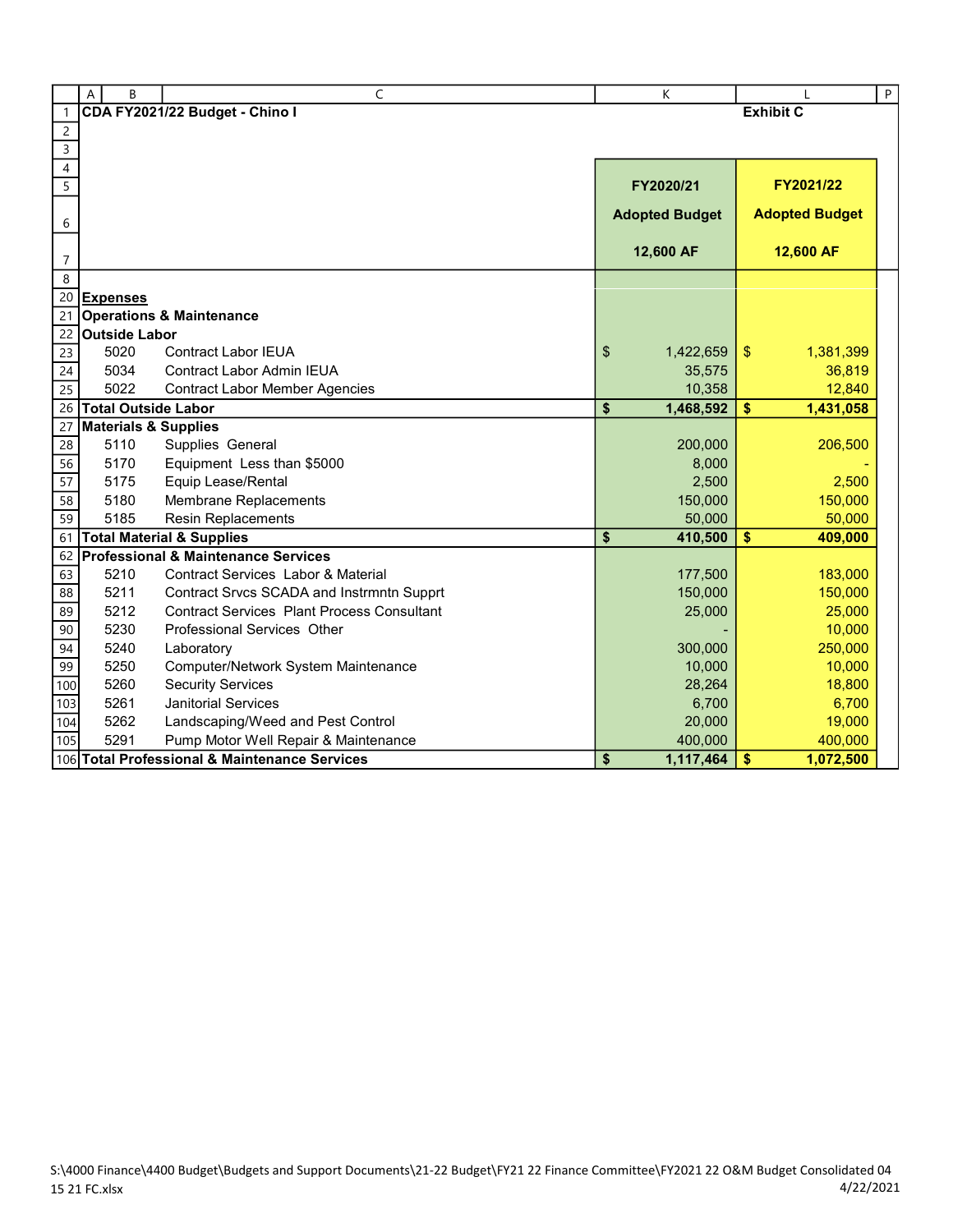|                          | B<br>$\overline{A}$      | C                                  | K                     |                       | $\sf P$ |
|--------------------------|--------------------------|------------------------------------|-----------------------|-----------------------|---------|
| $\mathbf{1}$             |                          | CDA FY2021/22 Budget - Chino I     | <b>Exhibit C</b>      |                       |         |
| $\overline{c}$           |                          |                                    |                       |                       |         |
|                          |                          |                                    |                       |                       |         |
| $\overline{\mathcal{A}}$ |                          |                                    |                       |                       |         |
| 5                        |                          |                                    | FY2020/21             | FY2021/22             |         |
| 6                        |                          |                                    | <b>Adopted Budget</b> | <b>Adopted Budget</b> |         |
|                          |                          |                                    |                       |                       |         |
| $\overline{7}$           |                          |                                    | 12,600 AF             | 12,600 AF             |         |
| $\,8\,$                  |                          |                                    |                       |                       |         |
| 107                      | <b>Chemicals</b>         |                                    |                       |                       |         |
| 108                      | 5310                     | Salt                               | 785,000               | 885,331               |         |
| 109                      | 5315                     | Lime                               |                       |                       |         |
|                          | 5320                     | Threshold Inhibitor - Anti Scalant | 134,000               | 130,000               |         |
| 110                      |                          |                                    |                       |                       |         |
| 111                      | 5325                     | Soda Ash                           |                       |                       |         |
|                          | 5330                     | Sodium Hydroxide (Caustic Soda)    | 35,000                | 140,000               |         |
|                          |                          |                                    |                       |                       |         |
| 112<br>113               | 5331                     | Sodium Hypochlorite                | 2,000                 | 2,000                 |         |
| 114                      | 5335                     | Polymer                            |                       |                       |         |
|                          | 5340                     | Sulfuric Acid                      | 184,000               | 177,000               |         |
|                          |                          |                                    |                       |                       |         |
| 115<br>116               | 5344                     | Magnesium Chloride                 |                       |                       |         |
| 117                      | 5345                     | <b>Ferric Chloride</b>             |                       |                       |         |
|                          | 5350                     | Ammonia                            | 16,000                | 15,000                |         |
| 118                      |                          |                                    |                       |                       |         |
| 119                      | 5355                     | Seed                               |                       |                       |         |
| 120                      | 5390                     | <b>Other Chemicals</b>             | 25,000                | 25,000                |         |
| 121                      | <b>Total Chemicals</b>   |                                    | 1,181,000<br>\$       | \$<br>1,374,331       |         |
| 122                      | <b>Operating Fees</b>    |                                    |                       |                       |         |
| 123                      | 5410                     | <b>Permits and Licenses</b>        | 45,000                | 45,000                |         |
| 124                      | 5420                     | Volumetric Fees Wastewater         | 890,085               | 872,935               |         |
| 125                      | 5430                     | Strength Charges BOD/COD           | 6,180                 | 6,180                 |         |
| 126                      | 5435                     | <b>Strength Charges TSS</b>        | 115,200               | 81,000                |         |
| 127                      | 5445                     | <b>Capacity Fees</b>               | 505,432               | 495,912               |         |
|                          | 128 Total Operating Fees |                                    | \$<br>1,561,897       | \$<br>1,501,027       |         |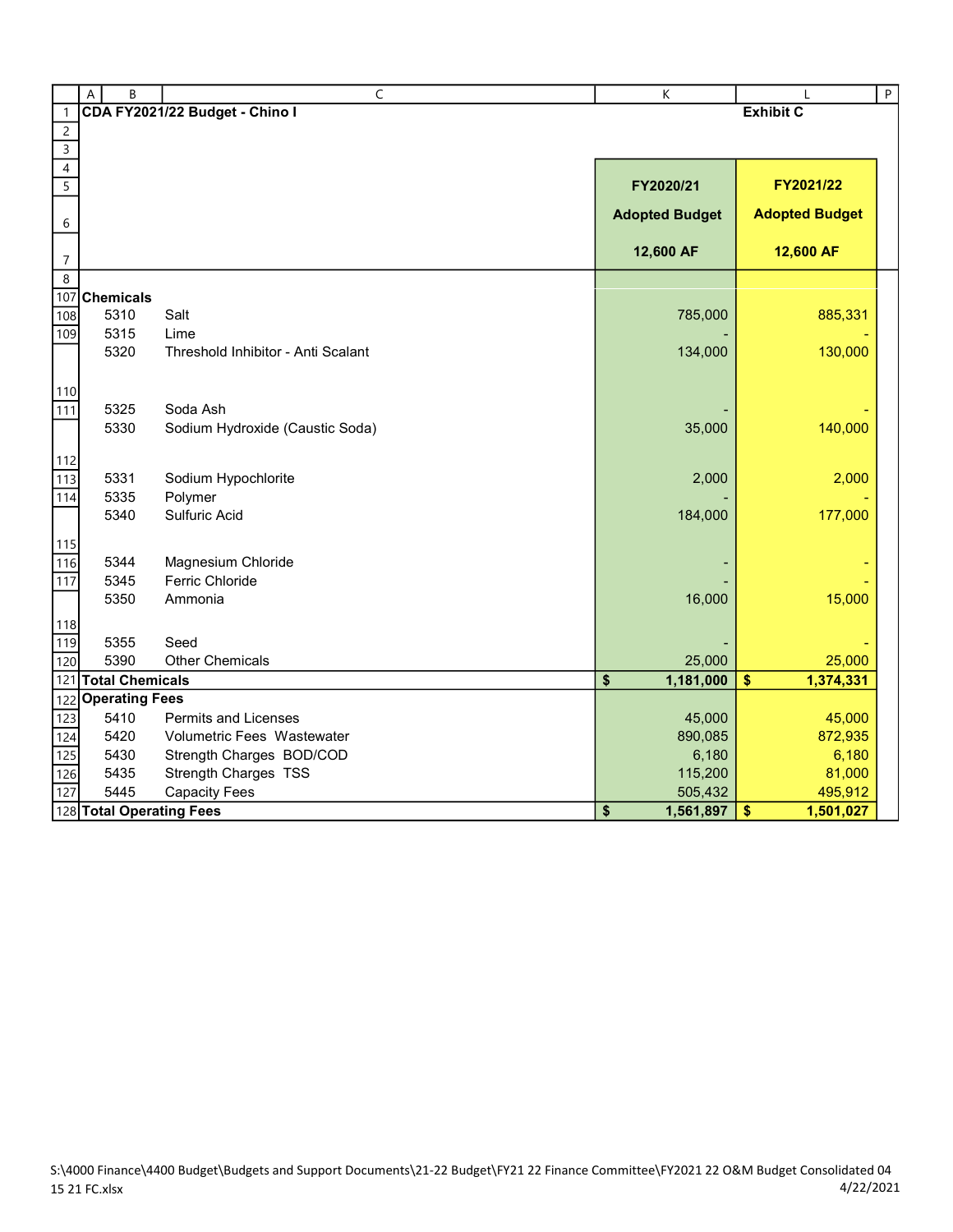|                         | B<br>Α                 | C                                               | K                     |                         |                       | P |
|-------------------------|------------------------|-------------------------------------------------|-----------------------|-------------------------|-----------------------|---|
| $\mathbf{1}$            |                        | CDA FY2021/22 Budget - Chino I                  | <b>Exhibit C</b>      |                         |                       |   |
| $\overline{c}$          |                        |                                                 |                       |                         |                       |   |
| $\overline{\mathbf{3}}$ |                        |                                                 |                       |                         |                       |   |
| $\overline{4}$          |                        |                                                 |                       |                         |                       |   |
| $\overline{5}$          |                        |                                                 | FY2020/21             |                         | FY2021/22             |   |
|                         |                        |                                                 | <b>Adopted Budget</b> |                         | <b>Adopted Budget</b> |   |
| 6                       |                        |                                                 |                       |                         |                       |   |
| $\overline{7}$          |                        |                                                 | 12,600 AF             |                         | 12,600 AF             |   |
| 8                       |                        |                                                 |                       |                         |                       |   |
| 129                     | <b>Utilities</b>       |                                                 |                       |                         |                       |   |
| 130                     | 5500                   | Electricity                                     | 2,500,000             |                         | 2,846,656             |   |
| 131                     | 5510                   | Telephone/Network Communication Srvcs           | 15,300                |                         | 15,300                |   |
| 132                     | 5511                   | Cell Phone                                      |                       |                         |                       |   |
| 133                     | 5520                   | Water                                           | 13,200                |                         | 13,200                |   |
| 134                     | 5530                   | <b>Disposal Fees</b>                            | 3,700                 |                         | 6,000                 |   |
| 135                     | 5590                   | <b>Other Utilities</b>                          | 6,000                 |                         | 6,000                 |   |
|                         | 138 Total Utilities    |                                                 | \$<br>2,538,200       | \$                      | 2,887,156             |   |
| 139                     | <b>Other Expenses</b>  |                                                 |                       |                         |                       |   |
| 140                     | 5900                   | Equip Lease/Rental                              |                       |                         |                       |   |
| 141                     | 5910                   | Property Tax Mello Roos                         | 1,700                 |                         | 2,500                 |   |
| 142                     | 5915                   | Computer S/W Subscrp and Lic Fees (prev GL6715) | 69,000                |                         | 36,500                |   |
|                         | 152 Total Other Exp    |                                                 | \$<br>70,700          | \$                      | 39,000                |   |
|                         |                        | 153 Total Operations & Maintenance              | \$<br>8,348,353       | \$                      | 8,714,072             |   |
|                         |                        | 154 Administration & General                    |                       |                         |                       |   |
|                         | 155 Administration Exp |                                                 |                       |                         |                       |   |
| 156                     | 6700                   | Office Supplies - General                       | 3,500                 |                         | 3,500                 |   |
| 157                     | 6705                   | Printing/Copying                                | 350                   |                         | 350                   |   |
| 158                     | 6706                   | Office Equipment Lease                          | 3,000                 |                         | 3,000                 |   |
| 159                     | 6710                   | Postage and Delivery Charges                    |                       |                         |                       |   |
|                         | 161 Total Admin Exp    |                                                 | \$<br>6,850           | \$                      | 6,850                 |   |
| 162                     |                        | <b>Total Administration &amp; General</b>       | \$<br>6,850           | $\overline{\mathbf{S}}$ | 6,850                 |   |
|                         | 163 Total Expenses     |                                                 | \$<br>8,355,203       | \$                      | 8,720,922             |   |
| 164                     |                        |                                                 |                       |                         |                       |   |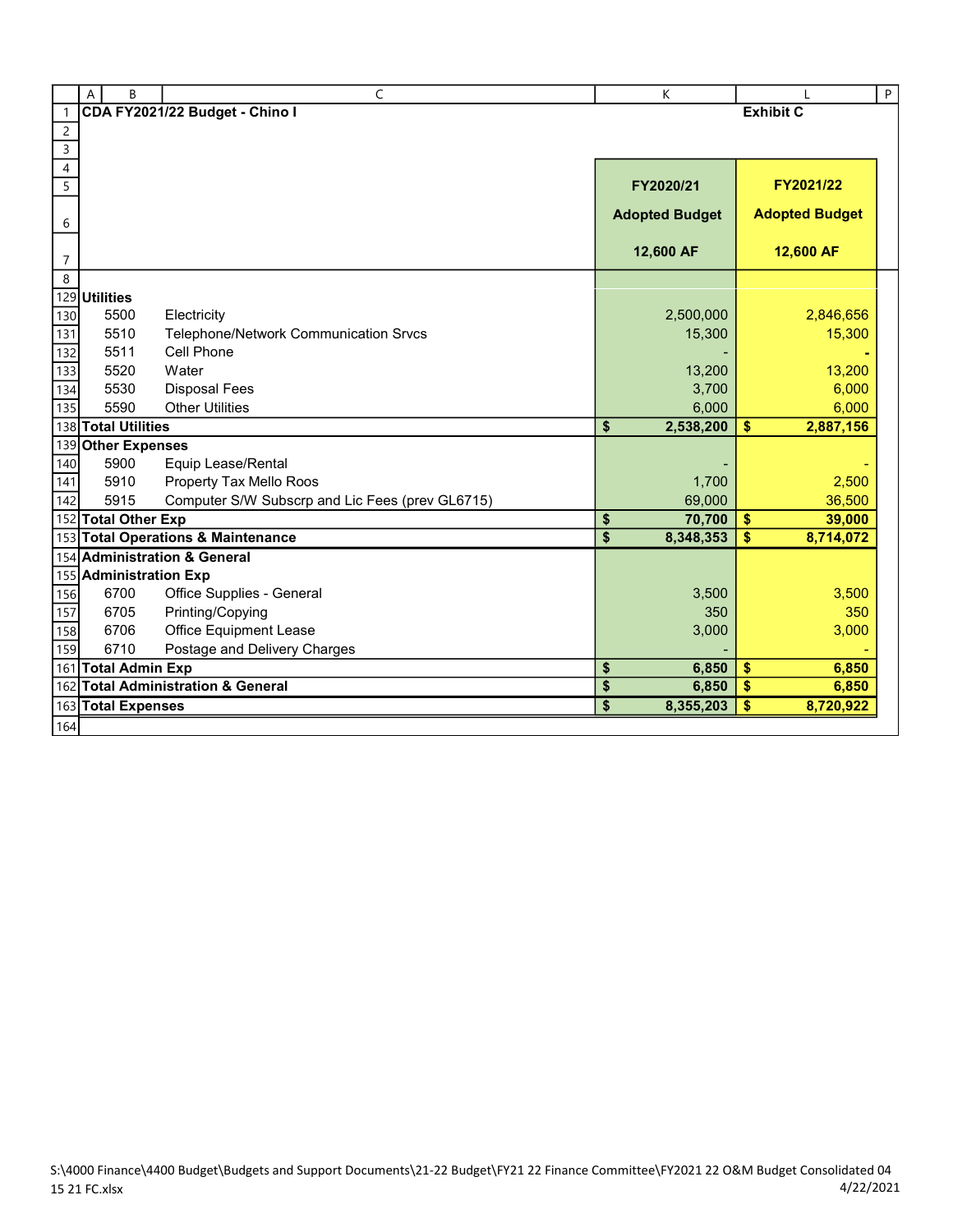|                | B<br>A                      | C                                                    | K                     |                             | P |
|----------------|-----------------------------|------------------------------------------------------|-----------------------|-----------------------------|---|
|                |                             | CDA FY2021/22 Budget - Chino II                      |                       | <b>Exhibit C</b>            |   |
| $\overline{c}$ |                             |                                                      |                       |                             |   |
| 3              |                             |                                                      |                       |                             |   |
| 4              |                             |                                                      |                       |                             |   |
| 5              |                             |                                                      | FY2020/21             | FY2021/22                   |   |
|                |                             |                                                      | <b>Adopted Budget</b> | <b>Adopted Budget</b>       |   |
| 6              |                             |                                                      |                       |                             |   |
|                |                             |                                                      | 22,600 AF             | 22,600 AF                   |   |
| $\overline{7}$ |                             |                                                      |                       |                             |   |
| 8              |                             |                                                      |                       |                             |   |
| 9              |                             | <b>CHINO II BUDGET SUMMARY</b>                       |                       |                             |   |
| 10             | <b>Total Outside Labor</b>  |                                                      | \$<br>2,314,494       | $\mathfrak{S}$<br>2,226,853 |   |
| 11             |                             | <b>Total Material &amp; Supplies</b>                 | 615,000               | 910,000                     |   |
| 12             |                             | <b>Total Professional &amp; Maintenance Services</b> | 1,591,400             | 1,677,670                   |   |
| 13             | <b>Total Chemicals</b>      |                                                      | 6,326,000             | 5,935,740                   |   |
| 14             | <b>Total Operating Fees</b> |                                                      | 843,088               | 880,377                     |   |
| 15             | <b>Total Utilities</b>      |                                                      | 4,959,540             | 5,786,190                   |   |
| 16             | <b>Total Other Exp</b>      |                                                      | 27,000                | 17,000                      |   |
| 17             | <b>Total Admin Exp</b>      |                                                      | 10,000                | 10,000                      |   |
| 18             | <b>Total Expenses</b>       |                                                      | 16,686,522<br>\$      | \$<br>17,443,830            |   |
| 19             |                             |                                                      |                       |                             |   |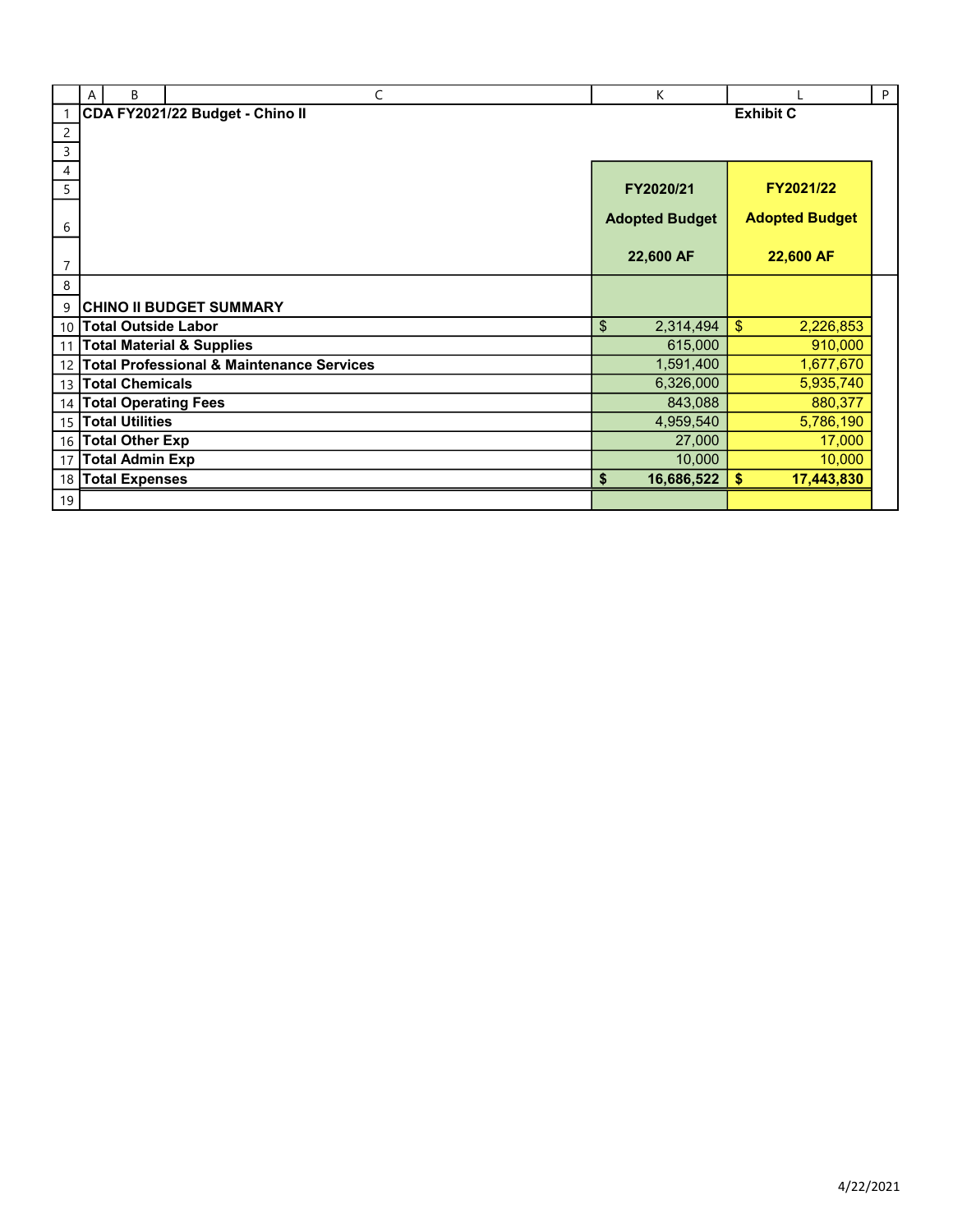|                | A | B                                  | C                                                 | $\sf K$               |                       | $\sf P$ |
|----------------|---|------------------------------------|---------------------------------------------------|-----------------------|-----------------------|---------|
| 1              |   |                                    | CDA FY2021/22 Budget - Chino II                   |                       | <b>Exhibit C</b>      |         |
| $\overline{c}$ |   |                                    |                                                   |                       |                       |         |
| $\overline{3}$ |   |                                    |                                                   |                       |                       |         |
| $\sqrt{4}$     |   |                                    |                                                   |                       |                       |         |
| $\overline{5}$ |   |                                    |                                                   | FY2020/21             | FY2021/22             |         |
| 6              |   |                                    |                                                   | <b>Adopted Budget</b> | <b>Adopted Budget</b> |         |
|                |   |                                    |                                                   |                       |                       |         |
| $\overline{7}$ |   |                                    |                                                   | 22,600 AF             | 22,600 AF             |         |
| 8              |   |                                    |                                                   |                       |                       |         |
| 20             |   | <b>Expenses</b>                    |                                                   |                       |                       |         |
| 21             |   |                                    | <b>Operations &amp; Maintenance</b>               |                       |                       |         |
| 22             |   | <b>Outside Labor</b>               |                                                   |                       |                       |         |
| 23             |   |                                    |                                                   |                       |                       |         |
| 24             |   | 5021                               | Contract Labor JCSD                               | \$<br>2,280,913       | \$<br>2,195,303       |         |
| 25             |   | 5039<br><b>Total Outside Labor</b> | Contract Labor Admin JCSD                         | 33,581                | 31,550                |         |
| 26             |   |                                    | <b>Materials &amp; Supplies</b>                   | \$<br>2,314,494       | \$<br>2,226,853       |         |
| 27<br>28       |   | 5110                               | Supplies General                                  | 250,000               | 285,000               |         |
|                |   | 5170                               | Equipment Less than \$5000                        | 5,000                 |                       |         |
| 59<br>60       |   | 5175                               | Equip Lease/Rental                                | 10,000                | 10,000                |         |
| 61             |   | 5180                               | Membrane Replacements                             | 150,000               | 415,000               |         |
| 62             |   | 5185                               | Resin Replacements                                | 200,000               | 200,000               |         |
| 63             |   | 5190                               | Other Materials and Supplies                      |                       |                       |         |
| 64             |   |                                    | <b>Total Material &amp; Supplies</b>              | \$<br>615,000         | \$<br>910,000         |         |
| 65             |   |                                    | <b>Professional &amp; Maintenance Services</b>    |                       |                       |         |
| 66             |   | 5210                               | Contract Services Labor & Material                | 230,000               | 288,500               |         |
| 94             |   | 5211                               | Contract Srvcs SCADA and Instrmntn Supprt         | 200,000               | 200,000               |         |
| 95             |   | 5212                               | <b>Contract Services Plant Process Consultant</b> | 45,000                | 20,000                |         |
| 96             |   | 5230                               | Professional Services Other                       | 200,000               | 150,000               |         |
| 107            |   | 5240                               | Laboratory                                        | 220,000               | 300,000               |         |
| 111            |   | 5250                               | Computer/Network System Maintenance               | 37,000                | 37,000                |         |
| 112            |   | 5260                               | <b>Security Services</b>                          | 16,600                | 13,300                |         |
| 115            |   | 5261                               | <b>Janitorial Services</b>                        | 11,800                | 35,040                |         |
| 120            |   | 5262                               | Landscaping/Weed and Pest Control                 |                       | 1,900                 |         |
| 121            |   | 5291                               | Pump Motor Well Repair & Maintenance              | 600,000               | 600,000               |         |
| 122            |   | 5295                               | <b>JCSD Transportation Fees</b>                   | 31,000                | 31,930                |         |
|                |   |                                    | 123 Total Professional & Maintenance Services     | \$<br>1,591,400       | \$<br>1,677,670       |         |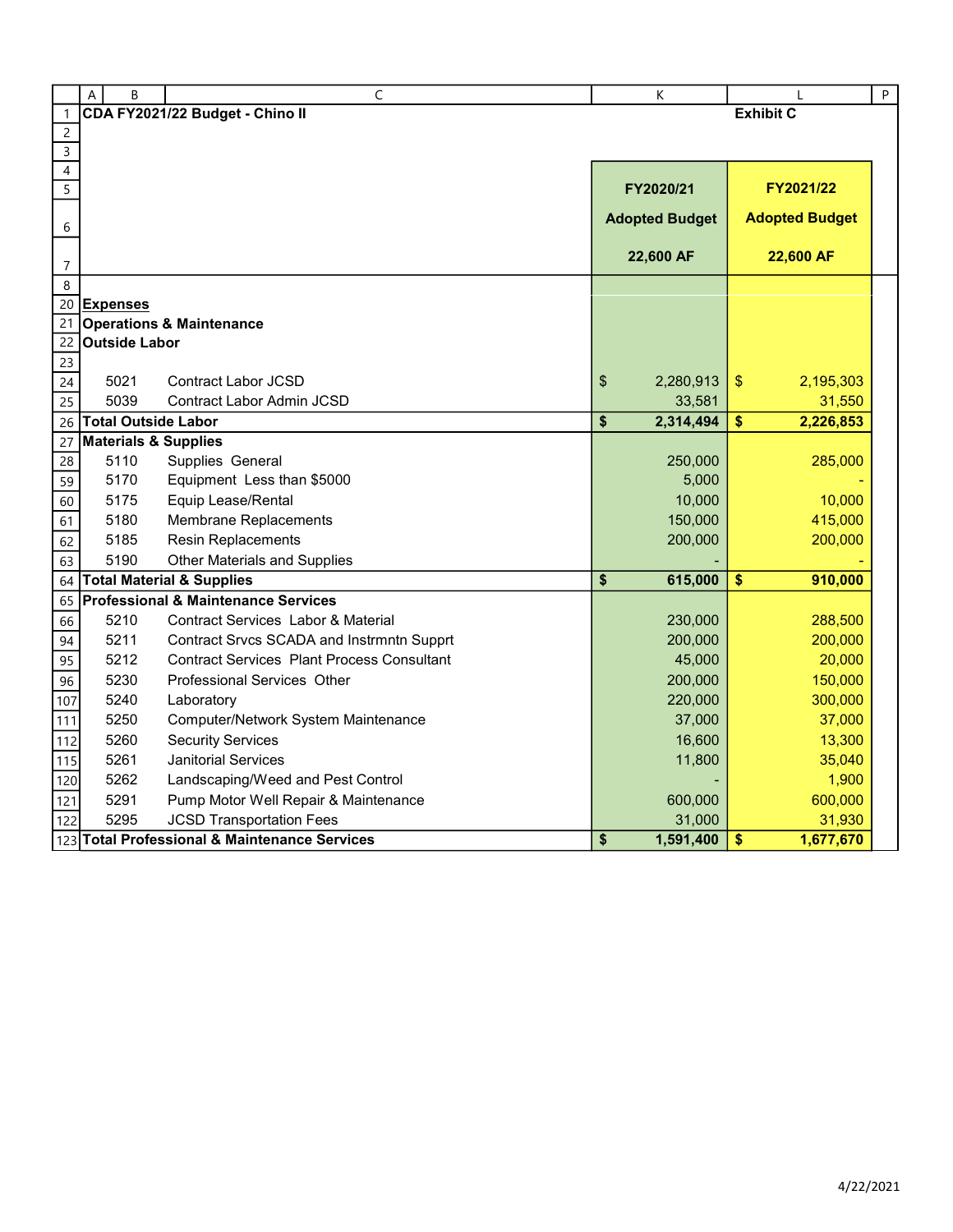|                     | B<br>A                   | $\overline{C}$                     | К                     |                       | $\sf P$ |
|---------------------|--------------------------|------------------------------------|-----------------------|-----------------------|---------|
| $\mathbf{1}$        |                          | CDA FY2021/22 Budget - Chino II    |                       | <b>Exhibit C</b>      |         |
| $\overline{c}$      |                          |                                    |                       |                       |         |
| $\overline{3}$      |                          |                                    |                       |                       |         |
| 4<br>$\overline{5}$ |                          |                                    |                       | FY2021/22             |         |
|                     |                          |                                    | FY2020/21             |                       |         |
| 6                   |                          |                                    | <b>Adopted Budget</b> | <b>Adopted Budget</b> |         |
|                     |                          |                                    |                       |                       |         |
| $\overline{7}$      |                          |                                    | 22,600 AF             | 22,600 AF             |         |
| 8                   |                          |                                    |                       |                       |         |
| 124                 | <b>Chemicals</b>         |                                    |                       |                       |         |
| 125                 | 5310                     | Salt                               | 470,000               | 585,540               |         |
| 126                 | 5315                     | Lime                               | 670,000               | 450,000               |         |
| 127                 | 5320                     | Threshold Inhibitor - Anti Scalant | 200,000               | 250,000               |         |
| 128                 | 5325                     | Soda Ash                           | 2,100,000             | 1,486,000             |         |
| 129                 | 5330                     | Sodium Hydroxide (Caustic Soda)    | 2,100,000             | 2,300,000             |         |
| 130                 | 5331                     | Sodium Hypochlorite                |                       |                       |         |
| 131                 | 5335                     | Polymer                            | 125,000               | 151,100               |         |
| 132                 | 5340                     | <b>Sulfuric Acid</b>               | 340,000               | 338,000               |         |
| 133                 | 5344                     | Magnesium Chloride                 | 140,000               | 46,400                |         |
| 134                 | 5345                     | <b>Ferric Chloride</b>             |                       |                       |         |
| 135                 | 5350                     | Ammonia                            |                       |                       |         |
| 136                 | 5355                     | Seed                               | 61,000                | 61,000                |         |
| 137                 | 5390                     | <b>Other Chemicals</b>             | 120,000               | 267,700               |         |
|                     | 138 Total Chemicals      |                                    | \$<br>6,326,000       | \$<br>5,935,740       |         |
| 139                 | <b>Operating Fees</b>    |                                    |                       |                       |         |
| 140                 | 5410                     | <b>Permits and Licenses</b>        | 20,000                | 20,500                |         |
| 141                 | 5420                     | Volumetric Fees Wastewater         | 443,226               | 434,686               |         |
| 142                 | 5430                     | Strength Charges BOD/COD           | 2,400                 | 2,400                 |         |
| 143                 | 5435                     | <b>Strength Charges TSS</b>        | 30,900                | 30,900                |         |
| 144                 | 5445                     | <b>Capacity Fees</b>               | 346,562               | 391,891               |         |
|                     | 145 Total Operating Fees |                                    | \$<br>843,088         | \$<br>880,377         |         |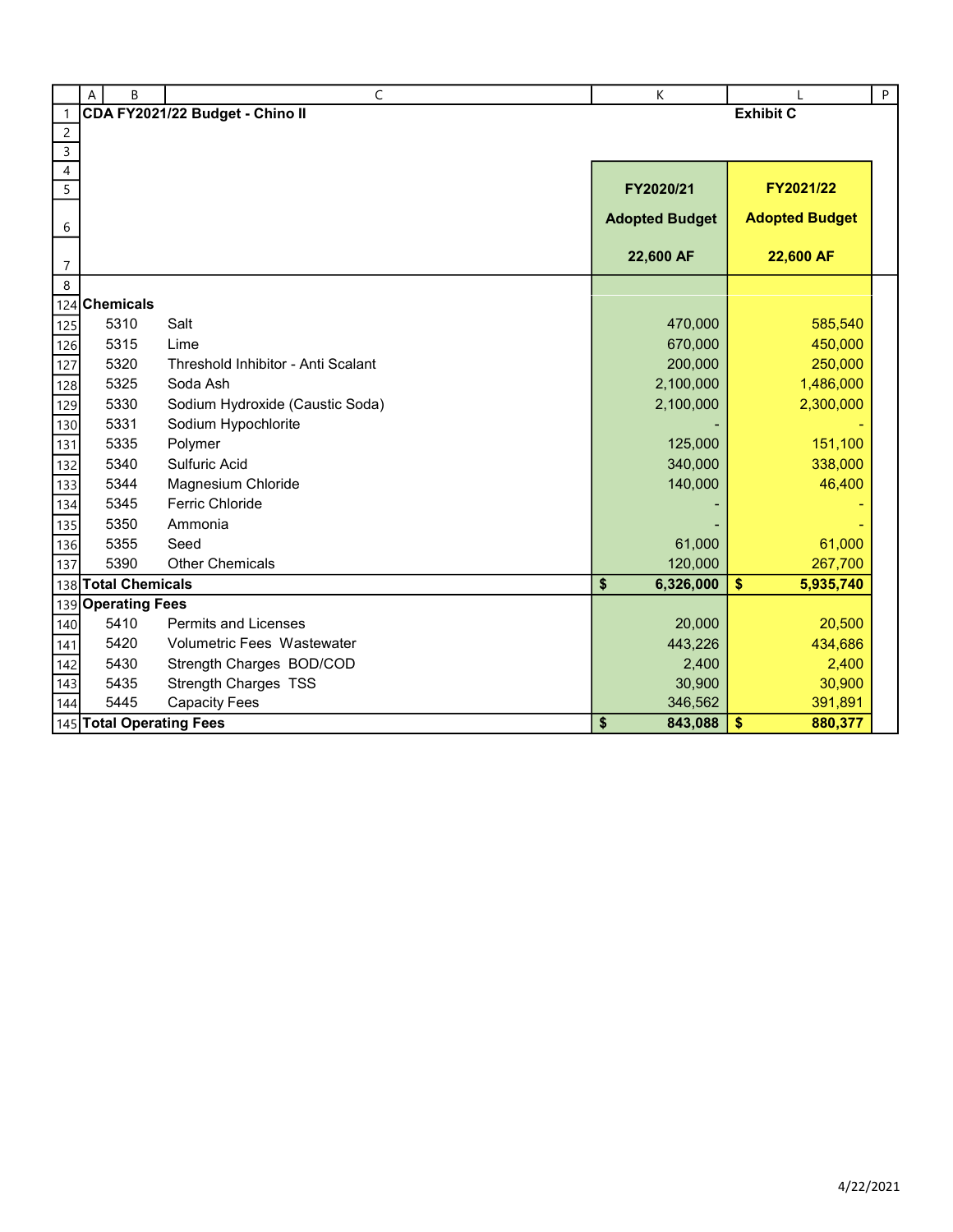|                | А | B                      | C                                               | К                                                  | L                         | $\sf P$ |  |
|----------------|---|------------------------|-------------------------------------------------|----------------------------------------------------|---------------------------|---------|--|
| $\overline{1}$ |   |                        | CDA FY2021/22 Budget - Chino II                 | <b>Exhibit C</b>                                   |                           |         |  |
| $\overline{c}$ |   |                        |                                                 |                                                    |                           |         |  |
| $\mathsf{3}$   |   |                        |                                                 |                                                    |                           |         |  |
| $\overline{4}$ |   |                        |                                                 |                                                    |                           |         |  |
| 5              |   |                        |                                                 | FY2020/21                                          | FY2021/22                 |         |  |
| 6              |   |                        |                                                 | <b>Adopted Budget</b>                              | <b>Adopted Budget</b>     |         |  |
| $\overline{7}$ |   |                        |                                                 | 22,600 AF                                          | 22,600 AF                 |         |  |
| 8              |   |                        |                                                 |                                                    |                           |         |  |
|                |   | 146 Utilities          |                                                 |                                                    |                           |         |  |
| 147            |   | 5500                   | Electricity                                     | 4,400,000                                          | 5,158,650                 |         |  |
| 148            |   | 5510                   | <b>Telephone/Network Communication Srvcs</b>    | 37,000                                             | 37,000                    |         |  |
| 149            |   | 5511                   | Cell Phone                                      | 4,000                                              | 4,000                     |         |  |
| 150            |   | 5520                   | Water                                           | 12,000                                             | 12,000                    |         |  |
| 151            |   | 5530                   | <b>Disposal Fees</b>                            | 6,540                                              | 6,540                     |         |  |
| 152            |   | 5531                   | Solids Disposal (sludge)                        | 450,000                                            | 518,000                   |         |  |
| 153            |   | 5532                   | Pellet Disposal                                 | 50,000                                             | 50,000                    |         |  |
| 154            |   |                        |                                                 |                                                    |                           |         |  |
|                |   | 155 Total Utilities    |                                                 | 4,959,540<br>\$                                    | \$<br>5,786,190           |         |  |
|                |   | 156 Other Expenses     |                                                 |                                                    |                           |         |  |
| 157            |   | 5900                   | Equip Lease/Rental                              |                                                    |                           |         |  |
| 158            |   | 5910                   | Property Tax Mello Roos                         |                                                    |                           |         |  |
| 159            |   | 5915                   | Computer S/W Subscrp and Lic Fees (prev GL6715) | 27,000                                             | 17,000                    |         |  |
|                |   | 165 Total Other Exp    |                                                 | 27,000<br>\$                                       | 17,000<br>\$              |         |  |
|                |   |                        | 166 Total Operations & Maintenance              | $\overline{\boldsymbol{\mathsf{s}}}$<br>16,676,522 | \$<br>17,433,830          |         |  |
| 167            |   |                        | <b>Administration &amp; General</b>             |                                                    |                           |         |  |
|                |   | 168 Administration Exp |                                                 |                                                    |                           |         |  |
| 169            |   | 6700                   | Office Supplies - General                       | 3,000                                              | 3,000                     |         |  |
| 170            |   | 6705                   | Printing/Copying                                | 1,000                                              | 1,000                     |         |  |
| 171            |   | 6706                   | Office Equipment Lease                          | 3,000                                              | 3,000                     |         |  |
| 172            |   | 6707                   | <b>Computer Equipment</b>                       | 3,000                                              | 3,000                     |         |  |
| 173            |   | 6710                   | Postage and Delivery Charges                    |                                                    |                           |         |  |
| 174            |   |                        |                                                 |                                                    |                           |         |  |
|                |   | 175 Total Admin Exp    |                                                 | \$<br>10,000                                       | \$<br>10,000              |         |  |
|                |   |                        | 176 Total Administration & General              | $\overline{\boldsymbol{\mathsf{s}}}$<br>10,000     | $\overline{\$}$<br>10,000 |         |  |
|                |   | 177 Total Expenses     |                                                 | $\overline{\boldsymbol{\mathsf{s}}}$<br>16,686,522 | \$<br>17,443,830          |         |  |
| 178            |   |                        |                                                 |                                                    |                           |         |  |
| 179            |   |                        |                                                 |                                                    |                           |         |  |